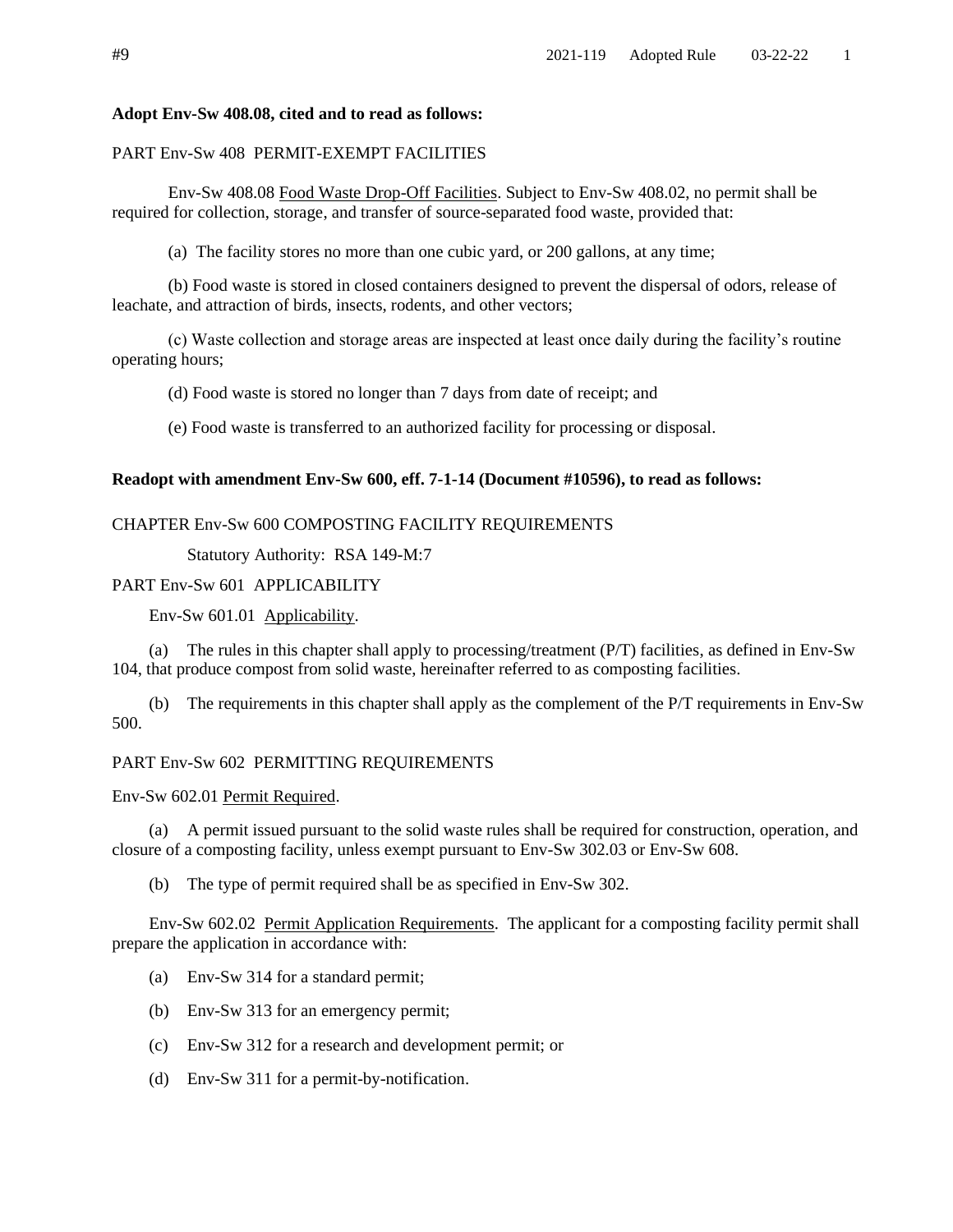### PART Env-Sw 603 SITING REQUIREMENTS

Env-Sw 603.01 Applicability.

(a) The siting requirements in this part shall apply to all composting facilities, except:

(1) Facilities that hold a permit issued under RSA 149-M prior to the 2022 effective date of this chapter;

- (2) Permit-exempt facilities identified in Env-Sw 302.03 or Env-Sw 608;
- (3) Permit-by-notification facilities having an active life of 90 days or less;
- (4) Research and development permit facilities by Env-Sw 312.02(b); and
- (5) Emergency permit facilities as provided by Env-Sw 313.02(b).

(b) The siting requirements in this part shall apply as the complement of siting requirements in Env-Sw 1003 for all facilities, Env-Sw 1102 for facilities having an active life longer than 90 days, Env-Sw 1203 for permit-by-notification facilities and Env-Sw 503.

Env-Sw 603.02 Siting Requirements.

(a) A composting facility's waste collection, storage, and processing areas including areas used for feedstock mixing and active composting, shall be sited in compliance with the following:

(1) At least 75 feet from a private drinking water supply well;

- (2) At least 75 feet from surface waters and wetlands; and
- (3) On a surface that is at least 2 feet above the seasonal high water table.

(b) A composting facility's waste collection, storage, and processing areas, including areas used for feedstock mixing and active composting, shall be located at least 2 feet above bedrock or sand and gravel deposits, unless the facility uses an impermeable surface under such collection, storage, and processing areas.

(c) A composting facility shall not be sited within the sanitary protective area of a public water system well, as defined in Env-Dw 301.30, reprinted in Appendix C.

### PART Env-Sw 604 DESIGN REQUIREMENTS

### **Readopt with amendment Env-Sw 604.01(b), eff. 7-1-14 (Document #10596), to read as follows:**

Env-Sw 604.01 Applicability.

- (a) The design requirements in this part shall apply to all composting facilities, except:
	- (1) Permit-exempt facilities identified in Env-Sw 302.03 or Env-Sw 608;
	- (2) Permit-by-notification facilities having an active life of 90 days or less;
	- (3) Research and development permit facilities as provided by Env-Sw 312.02(b); and
	- (4) Emergency permit facilities as provided by Env-Sw 313.02(b).

(b) The design requirements in this part shall apply as the complement of the design requirements in Env-Sw 1004 for all facilities, Env-Sw 1103 for facilities having an active life longer than 90 days, Env-Sw 1200 for permit-by-notification facilities and Env-Sw 504.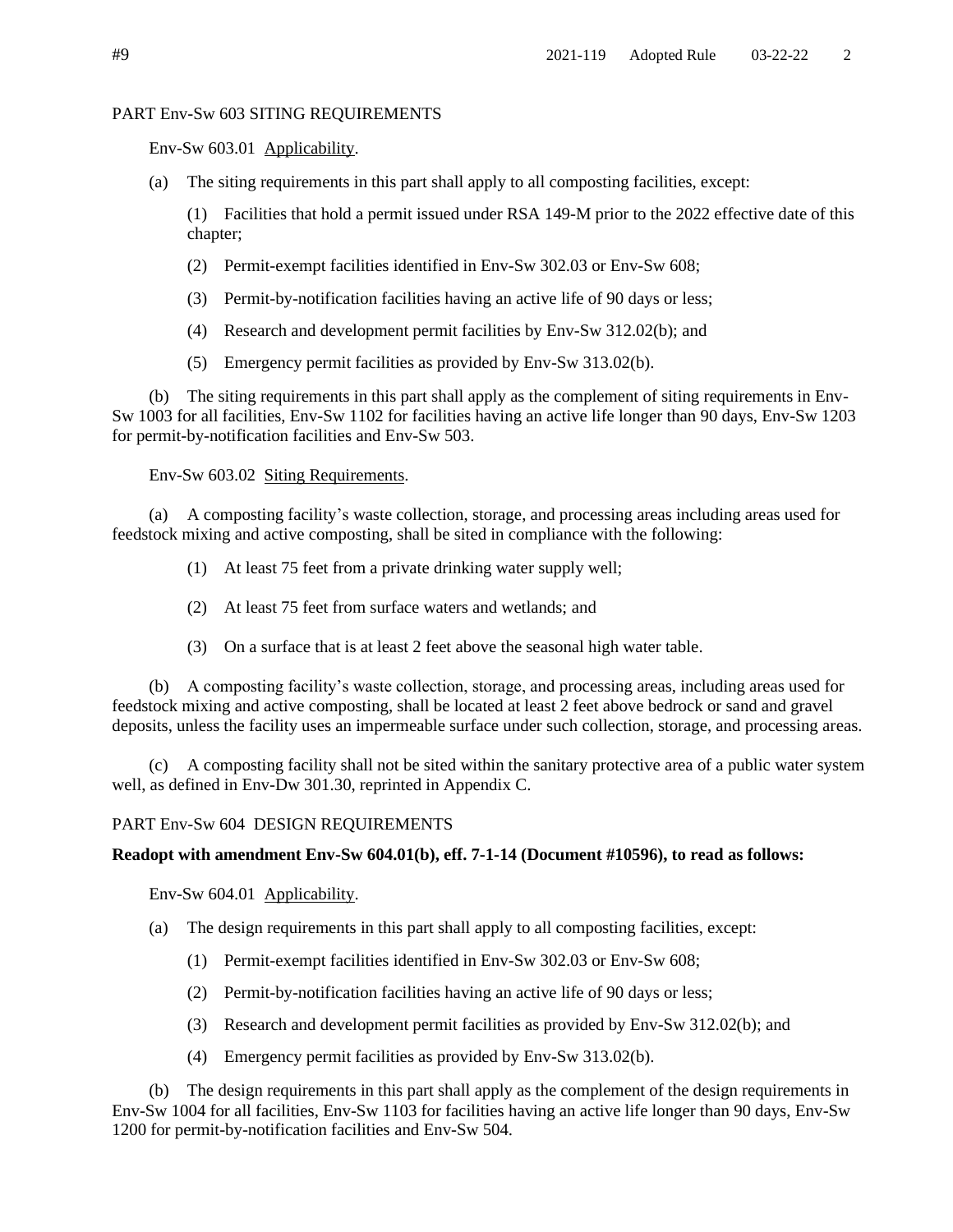Env-Sw 604.02 General Design Requirements. A composting facility shall be designed to operate in conformance with Env-Sw 605.

Env-Sw 604.03 Waste Collection, Storage, and Processing Area Design Requirements.

(a) Waste collection, storage, and processing areas shall be designed in conformance with Env-Sw 504.

(b) Areas used for windrows and aerated static piles shall*:*

(1) Conform to the same design requirements as specified for waste stockpiles in Env-Sw 404.05; and

(2) Be designed to allow access by equipment on a year-round basis, including during periods of snowmelt, spring thaw, and high precipitation.

### PART Env-Sw 605 OPERATING REQUIREMENTS

Env-Sw 605.01 Applicability.

- (a) The operating requirements in this part shall apply to all composting facilities, except:
	- (1) Permit-exempt facilities identified in Env-Sw 302.03 or Env-Sw 608;
	- (2) Permit-by-notification facilities having an active life of 90 days or less;
	- (3) Research and development permit facilities as provided by Env-Sw 312.02(b);
	- (4) Emergency permit facilities as provided by Env-Sw 313.03(b).

(b) The operating requirements in this part shall apply as the complement of the operating requirements in Env-Sw 1005 for all facilities, Env-Sw 1105 for facilities with an active life longer than 90 days, Env-Sw 1204 for permit-by-notification facilities and Env-Sw 505.

## **Readopt with amendment Env-Sw 605.02 eff. 7-1-14 (Document #10596), to read as follows:**

Env-Sw 605.02 General Operating Requirements.

(a) A composting facility shall be operated in a manner that limits the production and off-site dispersal of odors to the greatest extent practicable.

(b) All wastes received by the facility shall be inspected to identify and remove:

- (1) Wastes that are not organic in nature;
- (2) Wastes which are prohibited wastes as specified in (c) below; and

(3) Any other wastes having the potential to adversely affect the quality or usability of the finished compost.

(c) A composting facility authorized pursuant to this chapter shall not receive the following types of

waste:

- (1) Asbestos;
- (2) Construction and demolition debris;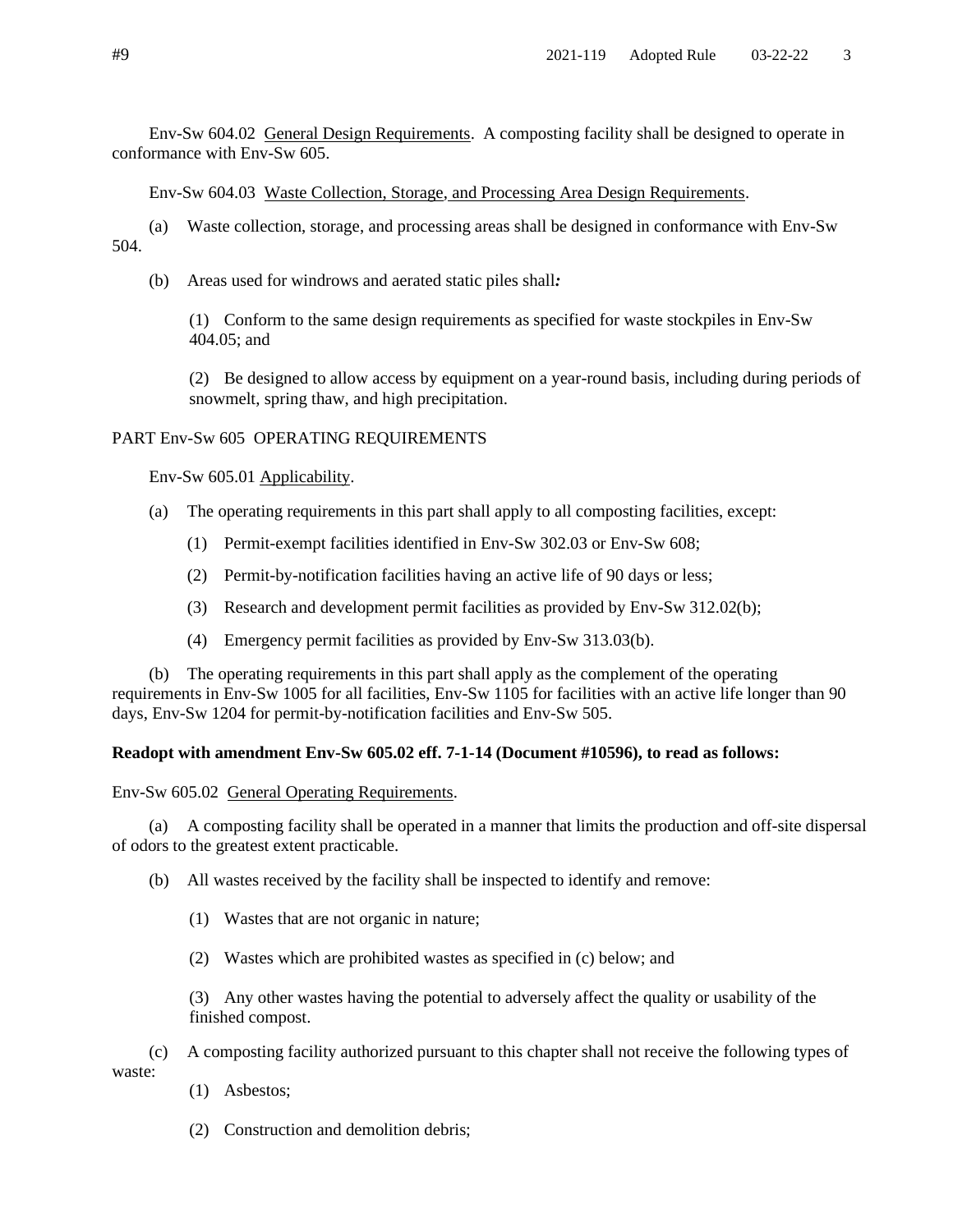(3) Liquid wastes, unless amended with an approved bulking agent prior to composting;

(4) Infectious wastes identified in Env-Sw 904.01(a);

(5) Contaminated soils or absorbent media;

(6) Radioactive materials as defined and regulated by the New Hampshire rules for the control of radiation, He-P 2000 and He-P 4000;

(7) Ash from the combustion of municipal solid waste; and

(8) Sludge or septage as defined by RSA 485-A:2.

(d) Putrescible wastes not incorporated into an active composting process or amended with high carbon bulking agents within 2 hours of receipt shall:

> (1) Be stored in a closed container designed to prevent the dispersal of odors, release of leachate and the attraction of birds, insects, rodents, and other vectors; and

(2) Not be stored at the facility longer than 7 days before being incorporated into an active composting process.

(e) Compostable feedstocks shall be combined into a homogenous mixture that will support aerobic composting conditions.

(f) During the active composting process, windrows, piles, or vessels shall be inspected, monitored, and actively managed to ensure that:

(1) Aerobic composting conditions are maintained; and

- (2) The process complies with the general operating requirements in Env-Sw 1005.01.
- (g) Temperature shall be monitored and recorded as follows:
	- (1) Temperature readings shall be recorded as specified in Env-Sw 605.03; and

(2) For each temperature monitoring event, temperature readings shall be taken and recorded as follows:

a. For a windrow or aerated static pile, in at least five evenly-spaced locations along the length of the windrow or pile;

b. For a round pile, in at least 2 locations on opposite sides of the pile; and

c. For an in-vessel system, in at least 2 evenly-spaced locations per vessel, compartment, bay, or equivalent.

(h) Prior to distribution and use, finished compost shall meet the quality requirements specified in Env-Sw 605.04, and the maturity requirements specified in Env-Sw 605.05.

(i) Testing to verify compliance with (h) above shall be conducted:

(1) At least once annually and when requested by the department pursuant to Env-Sw 2000; and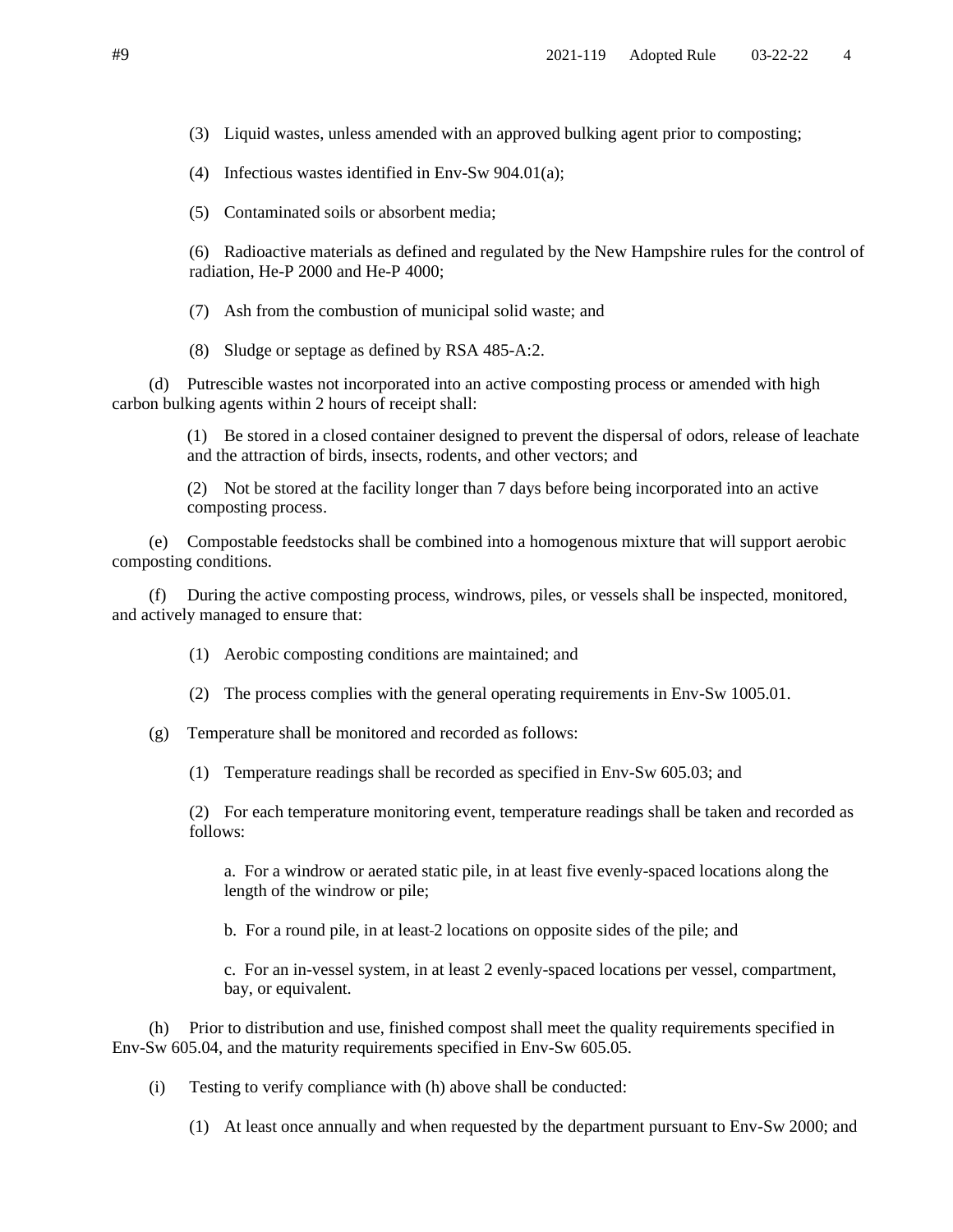(2) On the basis of representative sampling.

(j) The following operational records, in conformance with Env-Sw 1105.06, shall be maintained and include:

(1) Source, type, quantity, and date of materials received at the facility;

(2) Date of individual windrow or pile construction and breakdown, or vessel filling and emptying;

- (3) Composition of the windrow, pile, or vessel;
- (4) Date and time of turning or aeration;
- (5) Temperature monitoring records, including:
	- a. Temperature readings, including units;
	- b. Date and time of temperature readings;
	- c. Location and depth of temperature readings;
- (6) Process monitoring observations, including, but not limited to:
	- a. Moisture content; and
	- b. Odor observations;

(7) Records of nuisance complaints made by abutters, or other parties, and corresponding response actions taken by the facility operators;

(8) Date on which composted material begins and finishes curing;

(9) Sampling and testing records, in accordance with Env-Sw 605.04 and Env-Sw 605.05, including;

- a. Date, time, volume, method, and type of samples taken; and
- b. Testing results;
- (10) Quantities of finished compost produced on an annual basis;
- (11) Quantities of bypass waste, as defined in Env-Sw 102, removed prior to composting; and
- (12) Quantities of residual waste, as defined in Env-Sw 104, removed after composting.

### Env-Sw 605.03 Pathogen Reduction Requirements.

(a) The composting process shall comply with the process to further reduce pathogens specified in 40 CFR 503, Appendix B, by using one of the following methods:

(1) Using the windrow composting method, such that: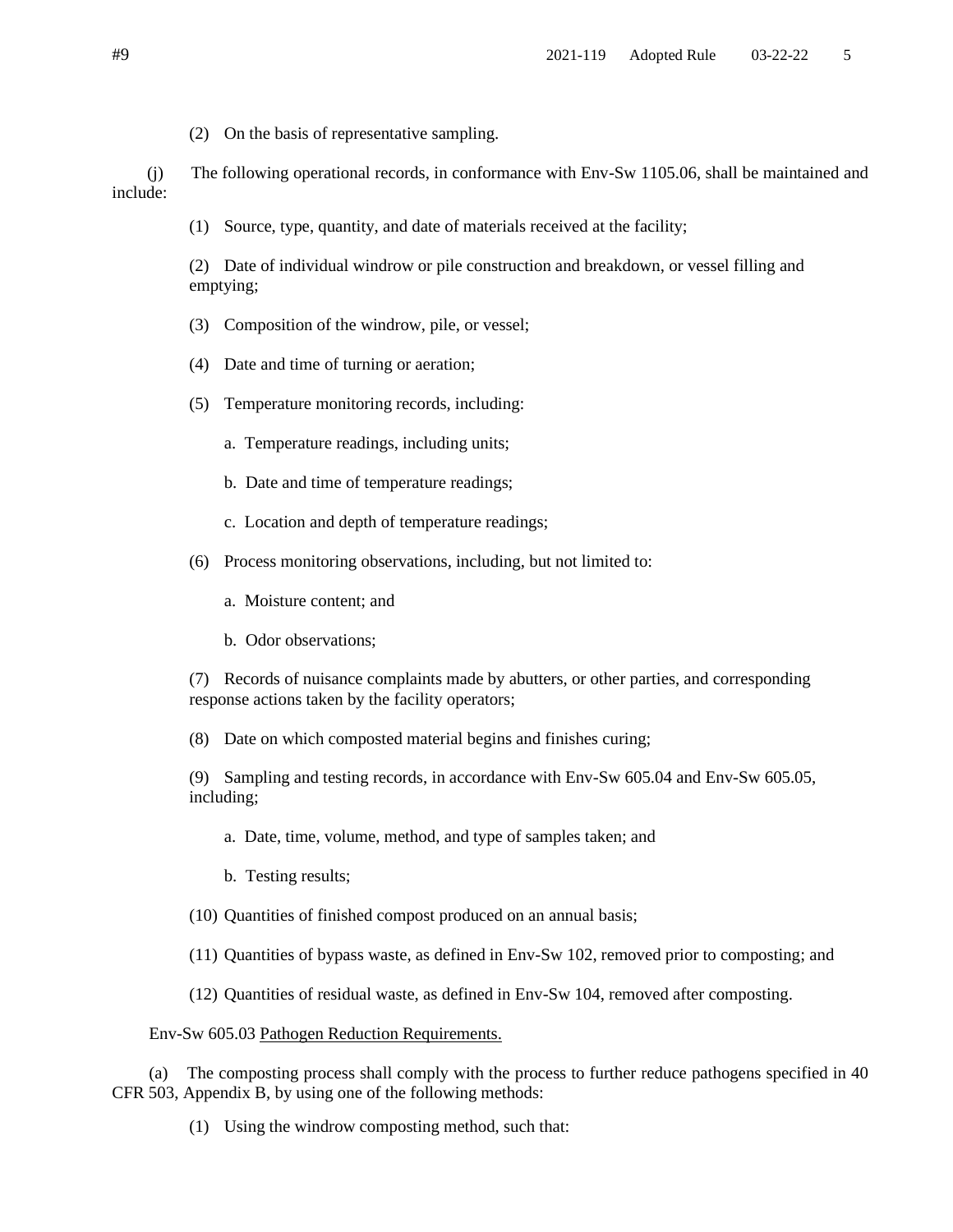a. The interior temperature of the windrow shall be maintained at  $55^{\circ}C$  (131 $^{\circ}F$ ) or higher for 15 consecutive days or longer;

b. During the period when the interior of the windrow is maintained at  $55^{\circ}C(131^{\circ}F)$  or higher, there shall be a minimum of 5 turnings of the windrow; and

c. In turning the windrow, the exterior of the windrow shall be turned into the interior to assure that the entire contents of the windrow are exposed to the required temperature conditions;

(2) Using the aerated static pile composting method, the pile shall be insulated and the temperature throughout the contents of the pile shall be maintained at 55ºC (131ºF) or higher for at least 3 consecutive days; or

(3) Using the in-vessel composting method, the temperature throughout the contents of the vessel shall be maintained at 55ºC (131ºF) or higher for at least 3 consecutive days.

(b) Once the contents of a windrow, pile, or vessel have met the requirements specified in (a) above, the material shall be managed to prevent recontamination through contact with raw feedstocks, leachate, or compost that have not been subjected to a pathogen reduction process.

Env-Sw 605.04 Minimum Quality Requirements. Finished compost shall meet the following requirements:

(a) The presence of heavy metals shall not exceed the ceiling concentrations specified in Table 600-1:

| Constituent | Maximum Total Concentration (mg/kg dry weight) |
|-------------|------------------------------------------------|
| Arsenic     |                                                |
| Cadmium     | 14                                             |
| Chromium    | 1,000                                          |
| Copper      | 1,500                                          |
| Lead        | 300                                            |
| Mercury     |                                                |
| Molybdenum  | 35                                             |
| Nickel      | 200                                            |
| Selenium    | 28                                             |
| Zinc        | 2,500                                          |

Table 600-1: Ceiling Concentrations for Heavy Metals

(b) The presence of salmonella sp. shall not exceed 3 most probable number (MPN) per 4 grams of total solids (dry weight basis);

(c) The presence of fecal coliform shall not exceed 1,000 MPN per gram of total solids (dry weight basis); and

(d) The presence of man-made inert matter greater than 4mm in size shall not exceed 0.25% of total solids (dry weight basis).

#### Env-Sw 605.05 Maturity Requirements.

(a) Except as provided in (b) below, compost shall be deemed mature when the final carbon-to-nitrogen (C:N) ratio is less than 25:1 and the compost meets or exceeds a maturity threshold for at least one test from group A and one test from group B as specified in Table 600-2 below, with test methods conducted in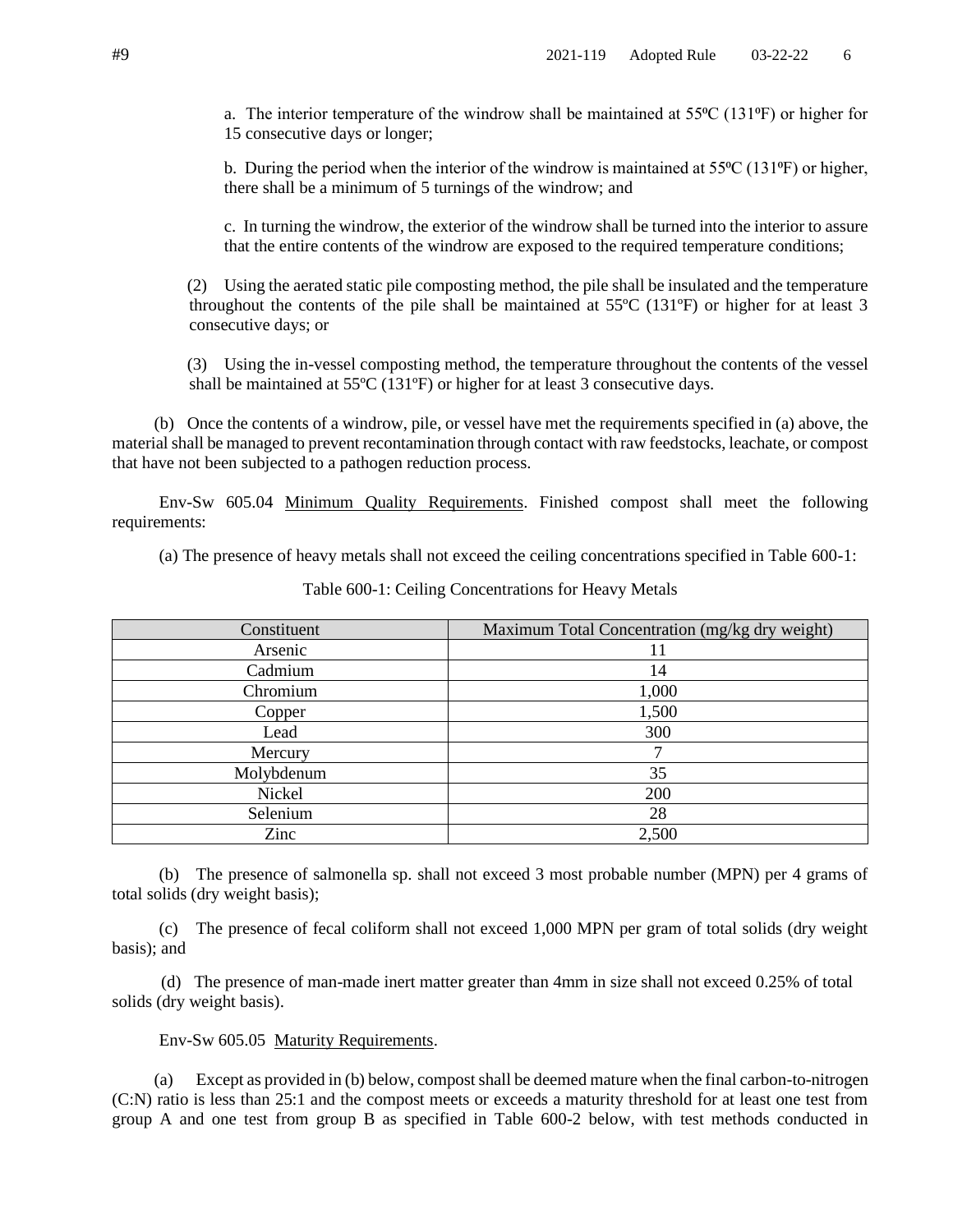accordance with the "Test Method for Examination of Composting and Compost (TMECC)," April 2002, published by the US Composting Council, accessed as noted in Appendix B.

(b) Compost distributed in bulk and used for agricultural crop production need not be mature as specified in (a) above, provided that the final carbon to nitrogen (C:N) ratio of the compost is less than 25:1 and the compost is otherwise suitable for the intended crop.

|                               | <b>Test</b>                                    | Units                                    | Maturity<br>Threshold | Method                       |
|-------------------------------|------------------------------------------------|------------------------------------------|-----------------------|------------------------------|
| $\blacktriangleleft$<br>Group | Specific Oxygen Uptake                         | $mg O2$ per g organic<br>matter per hour | $\leq 1.5$            | <b>TMECC 05.08-A</b>         |
|                               | $CO2$ Evolution                                | $mg CO2$ per g organic<br>matter per day | $\leq 8$              | <b>TMECC 05.08-B</b>         |
|                               | Solvita $\otimes$ CO <sub>2</sub>              | Index Value                              | $\geq$ 5              | Manufacturer's<br><b>SOP</b> |
|                               | Dewar Self Heating Test                        | Temp. rise $(^{0}C)$ over<br>ambient     | $\leq 20$             | <b>TMECC 05.08-D</b>         |
| Group B                       | Ammonium to Nitrate Ratio<br>$(NH_4-N:NO_3-N)$ | n/a                                      | $\leq$ 3              | <b>TMECC 05.02-C</b>         |
|                               | Total Ammonia (NH <sub>3</sub> -N)             | ppm, dry basis                           | $\leq 500$            | <b>TMECC 04.02-C</b>         |
|                               | Solvita® NH <sub>3</sub>                       | <b>Index Value</b>                       | $\geq$ 4              | Manufacturer's<br><b>SOP</b> |
|                               | <b>Plant Trials</b>                            | % of control                             | $\geq 80$             | <b>TMECC 05.05</b>           |

| Table 600-2: Compost Maturity Standards |  |  |  |
|-----------------------------------------|--|--|--|
|-----------------------------------------|--|--|--|

Env-Sw 605.06 Off-Specification Compost.

(a) Except as provided in (b) below, compost which does not meet the quality requirements in Env-Sw 605.04 or the maturity requirements in Env-Sw 605.05 shall be:

(1) Deemed off-specification compost not certified for distribution and use pursuant to Env-Sw 1500, and

(2) Managed by one of the following methods:

a. Reprocessed to meet the requirements of Env-Sw 605.04 and Env-Sw 605.05; or

b. Managed as residual waste in accordance with the facility's residual waste management plan pursuant to Env-Sw 1105.11.

(b) An off-specification compost shall be certified for distribution and use as landfill cover material pursuant to Env-Sw 1500, provided that such off-specification compost meets the performance objectives specified in Env-Sw 806.03.

### PART Env-Sw 606 CLOSURE REQUIREMENTS

Env-Sw 606.01 Applicability.

- (a) The closure requirements in this part shall apply to all composting facilities, except:
	- (1) Permit-exempt facilities identified in Env-Sw 302.03 and Env-Sw 608;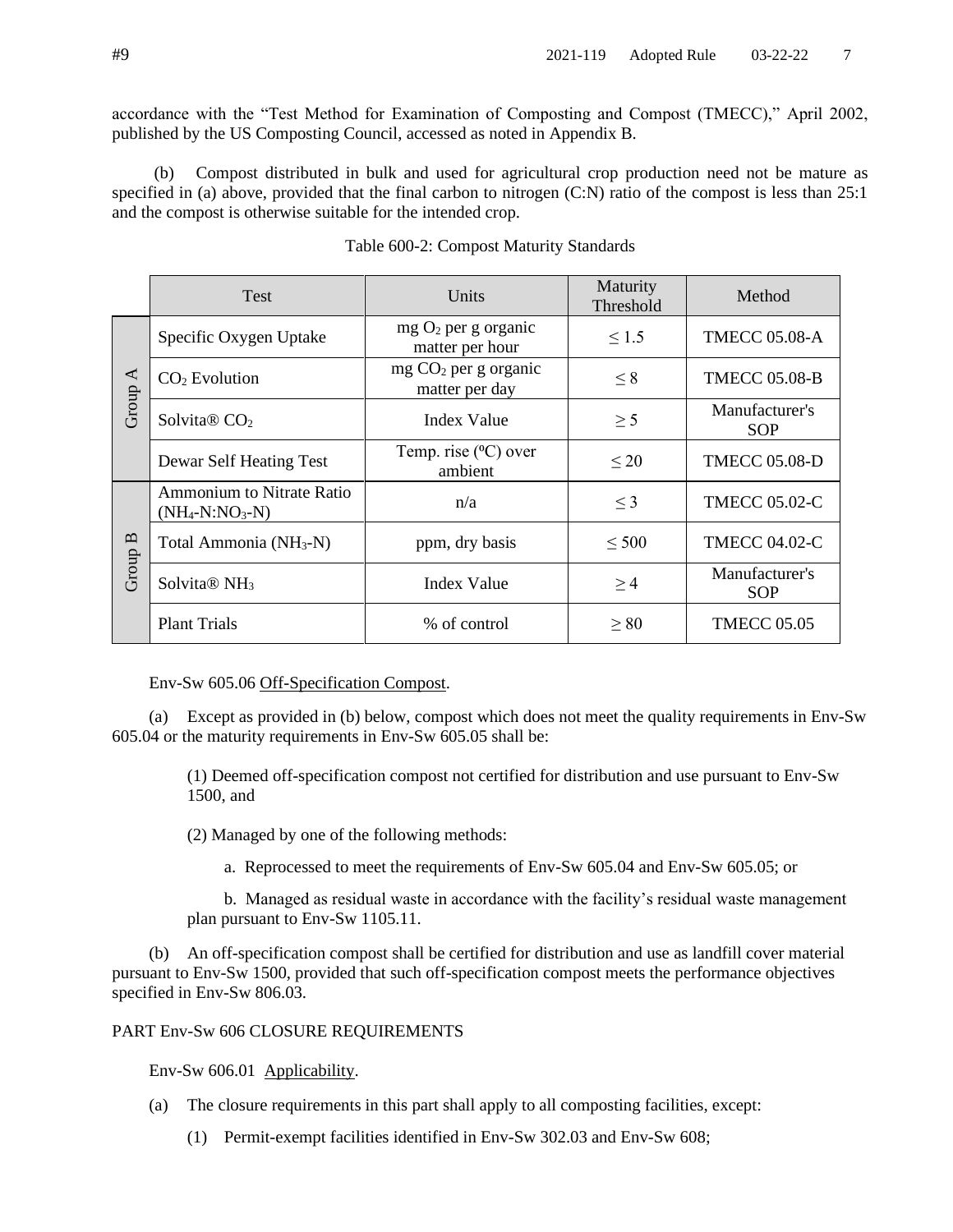- (2) Permit-by-notification facilities having an active life of 90 days or less;
- (3) Research and development permit facilities as provided by Env-Sw 312.02(b); and
- (4) Emergency permit facilities as provided by Env-Sw 313.02(b).

(b) The closure requirements in this part shall apply as the complement of the closure requirements in Env-Sw 1006 for all facilities, Env-Sw 1106 for facilities having an active life longer than 90 days, Env-Sw 1205 for permit-by-notification facilities, and Env-Sw 506.

### Env-Sw 606.02 Closure Requirements.

(a) To comply with Env-Sw 1006.02(e), all finished compost which is certified for distribution and use shall be removed to places where it shall be used accordingly or removed to an authorized facility.

(b) To comply with Env-Sw 1006.02(b), all unfinished compost shall be removed to an authorized facility to be finished or disposed.

(c) To comply with Env-Sw 1006.02(e), no waste or compost shall remain at the site following closure under a claim of permit exemption pursuant to Env-Sw 302.03 or Env-Sw 608.

# PART Env-Sw 607 PERMIT-BY-NOTIFICATION FACILITIES

Env-Sw 607.01 Purpose. The purpose of the rules in this part is to identify composting facilities eligible for a permit-by-notification pursuant to Env-Sw 311.

Env-Sw 607.02 Small Food Waste Composting Facilities. A facility which composts food waste shall be eligible for a permit-by-notification pursuant to Env-Sw 311, provided that the facility meets the requirements of this chapter and the following:

(a) The facility shall comply with the requirements of Env-Sw 1200 except that alternative operator training may be substituted for the operator certification requirements specified in Env-Sw 1202.05(d), provided that:

> (1) Documentation verifying that each facility operator has completed alternative training is maintained in the facility's records, and

(2) The alternative training:

a. Meets the purposes stated in Env-Sw 1601.01;

b. Provides information about the basic principles of composting and how to facilitate an aerobic composting process; and

c. Provides information about monitoring and troubleshooting the compost process to minimize nuisance conditions and adverse impacts to public health, safety and the environment;

(b) The facility receives no more than 10 tons of solid waste per day, averaged monthly;

 (c) The facility composts only source-separated food waste, including meat and dairy matter, in combination with any of the following;

- (1) Yard waste;
- (2) Farming crop residuals;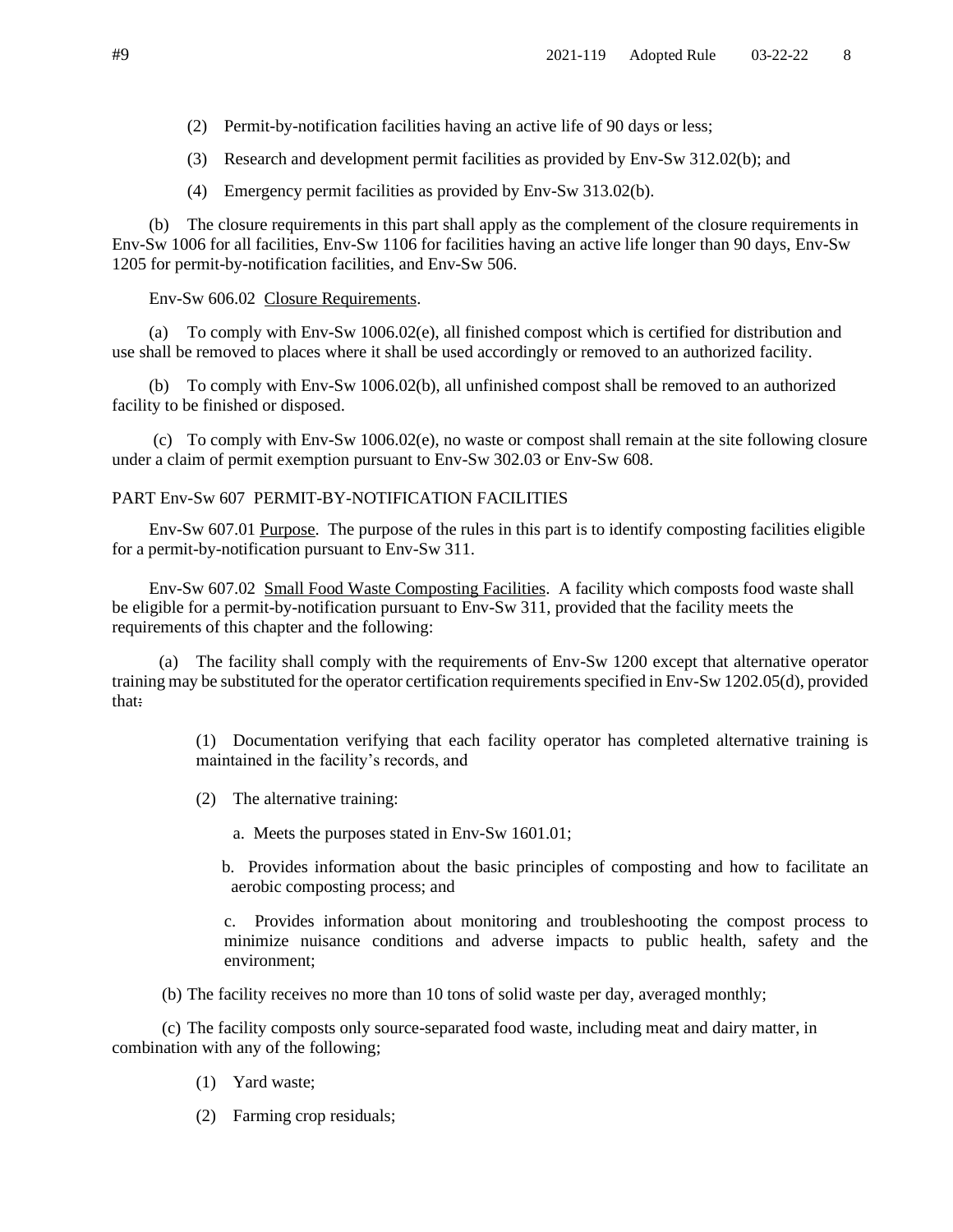(3) Animal manures;

- (4) Compostable paper, packaging, containers, bags, and serviceware; and
- (5) Approved bulking agents as defined in Env-Sw 102

(d) To facilitate aerobic composting conditions, the facility shall combine compostable feedstocks to produce a homogenous mixture that exhibits the following initial characteristics:

- (1) A carbon-to-nitrogen (C:N) ratio of at least 25:1;
- (2) A moisture level between 50 and 60 percent; and
- (3) A bulk density not more than 1,100 pounds per cubic yard
- (e) To limit the production and off-site dispersal of nuisance odors, the facility shall:

(1) Incorporate incoming putrescible wastes into a sorbent, high carbon bulking agent within 2 hours of receipt, or otherwise store the waste as required by Env-Sw 605.02(d);

(2) Maintain aerobic conditions throughout windrows or piles;

(3) Cover odorous piles with a layer of finished compost, or a high carbon amendment as necessary;

- (4) Contain and treat emissions from active aeration systems; and
- (5) Alter the compost recipe or turning procedures as needed to alleviate odor issues;

(f) Following the cessation of facility operations or any other trigger event for closure as provided in Env-Sw 1006, the permittee shall close the facility in accordance with Env-Sw 606, Env-Sw 1006, and Env-Sw 1205.

# PART Env-Sw 608 PERMIT-EXEMPT FACILITIES

Env-Sw 608.01 Purpose. The purpose of the rules in this part is to identify composting facilities which are permit-exempt, pursuant to Env-Sw 302.03(b)(2).

# Env-Sw 608.02 General Conditions for Exemption.

(a) The composting facilities described in this part shall be exempt from obtaining a permit, subject to the following conditions:

- (1) The facility shall comply with the universal facility requirements in Env-Sw 1000; and
- (2) All waste managed at the facility shall be actively managed.

(b) A permit exemption shall not affect a person's obligation to obtain all requisite federal, state or local permits, licenses or approvals, or to comply with all other applicable federal, state, district or local permits, ordinances, laws or approvals or conditions pertaining to the permit-exempt activities.

### Env-Sw 608.03 Generator Composting Facilities.

(a) Subject to Env-Sw 608.02, no permit shall be required to compost any combination of the following wastes and materials at the waste generation site:

- (1) Yard waste or farming crop residuals;
- (2) Source-separated food waste including meat and dairy matter;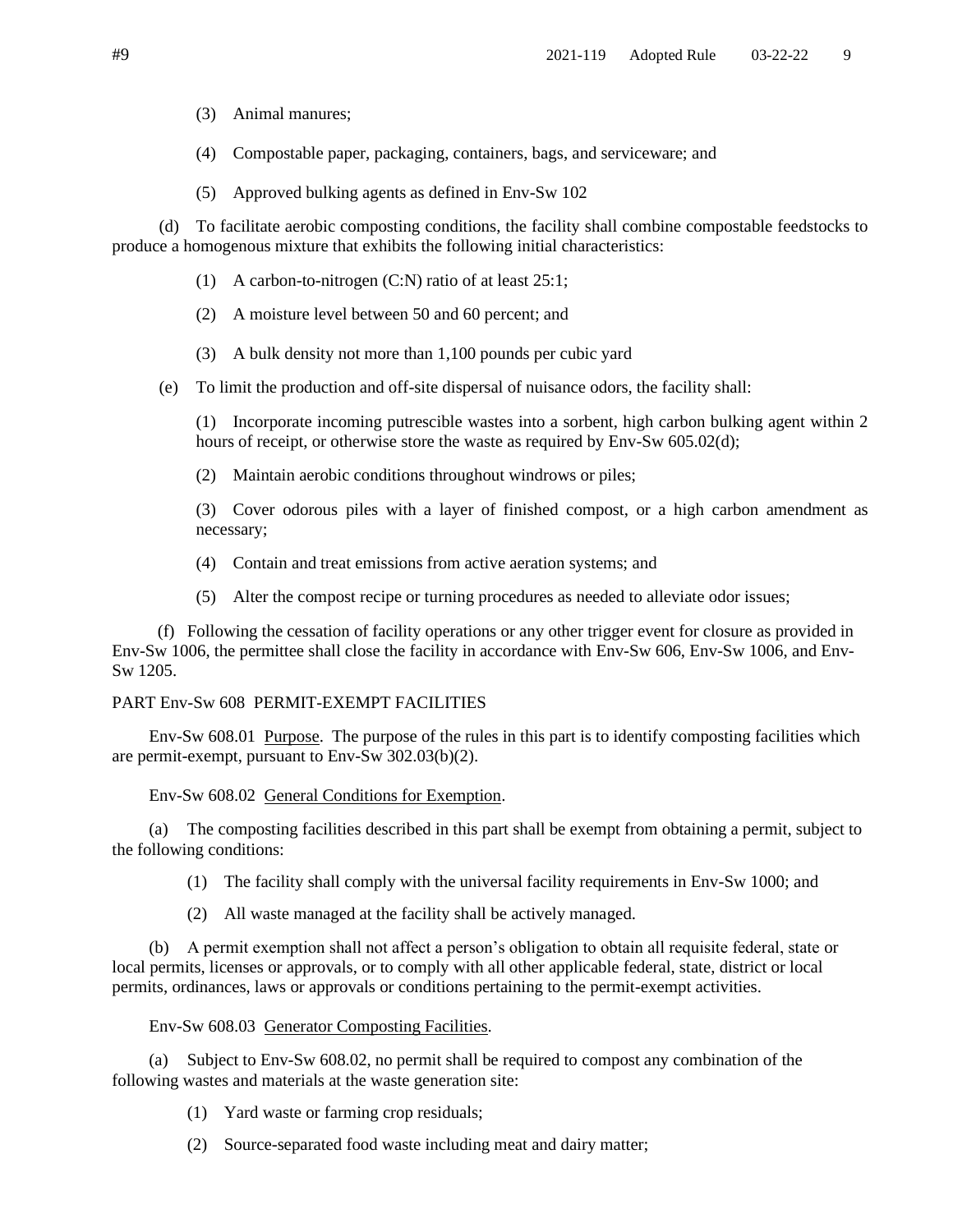- (3) Compostable paper, packaging, containers, bags, and serviceware;
- (4) Animal manure; or
- (5) An approved bulking agent as defined in Env-Sw 102
- (b) The facilities described in (a) above shall include:
	- (1) Composting operations at a private home for food waste generated at the home;

(2) Composting operations at schools and other institutions, for food waste generated at the institution; and

(3) Farm based composting operations for food waste generated by the farm and farming crop residuals.

Env-Sw 608.04 Animal Carcass Composting Facilities Incidental to Livestock Operations.

(a) Subject to Env-Sw 608.02, no permit shall be required for a farm that raises livestock to compost animal carcasses provided that.

(1) The carcasses are generated on the farm and incidental to the farm's routine livestock operations; and

(2) The composting process and use of the finished compost shall be conducted in compliance with the livestock mortality composting best management practices established in the "Manual of Best Management Practices (BMPs) for Agriculture in New Hampshire," revised July 2019 published by New Hampshire Department of Agriculture, Markets, and Food, accessed as noted in Appendix B.

(b) A farm that operates a permit-exempt animal carcass composting facility as described in (a) above may annually receive and compost up to 10 cubic yards of animal carcasses generated at another farm, provided that the carcasses being received are not classified as infectious waste under Env-Sw 904.01(a)(5) or otherwise known to be carrying an infectious disease.

### **Adopt Env-Sw 608.05 to read as follows:**

Env-Sw 608.05 Community Composting Facilities

(a) Subject to Env-Sw 608.02, no permit shall be required for a composting facility that receives solid waste from off-site generators, provided that:

> (1) The aggregate area of the facility's waste collection, storage*,* and processing areas, including areas used for feedstock mixing and active composting, does not exceed 600 square feet;

> (2) The facility receives for composting no more than 5 cubic yards of solid waste during any 30 day period; and

> (3) The composting process is conducted in a manner consistent with "Community Composting Done Right: A Guide to Best Management Practices," March 2019, published by the Institute for Local Self-Reliance, accessed as noted in Appendix B.

(b) Facilities described in (a) above may compost any combination of the following:

(1) Yard waste or farming crop residuals;

(2) Source-separated food waste, including meat**,** and dairy matter;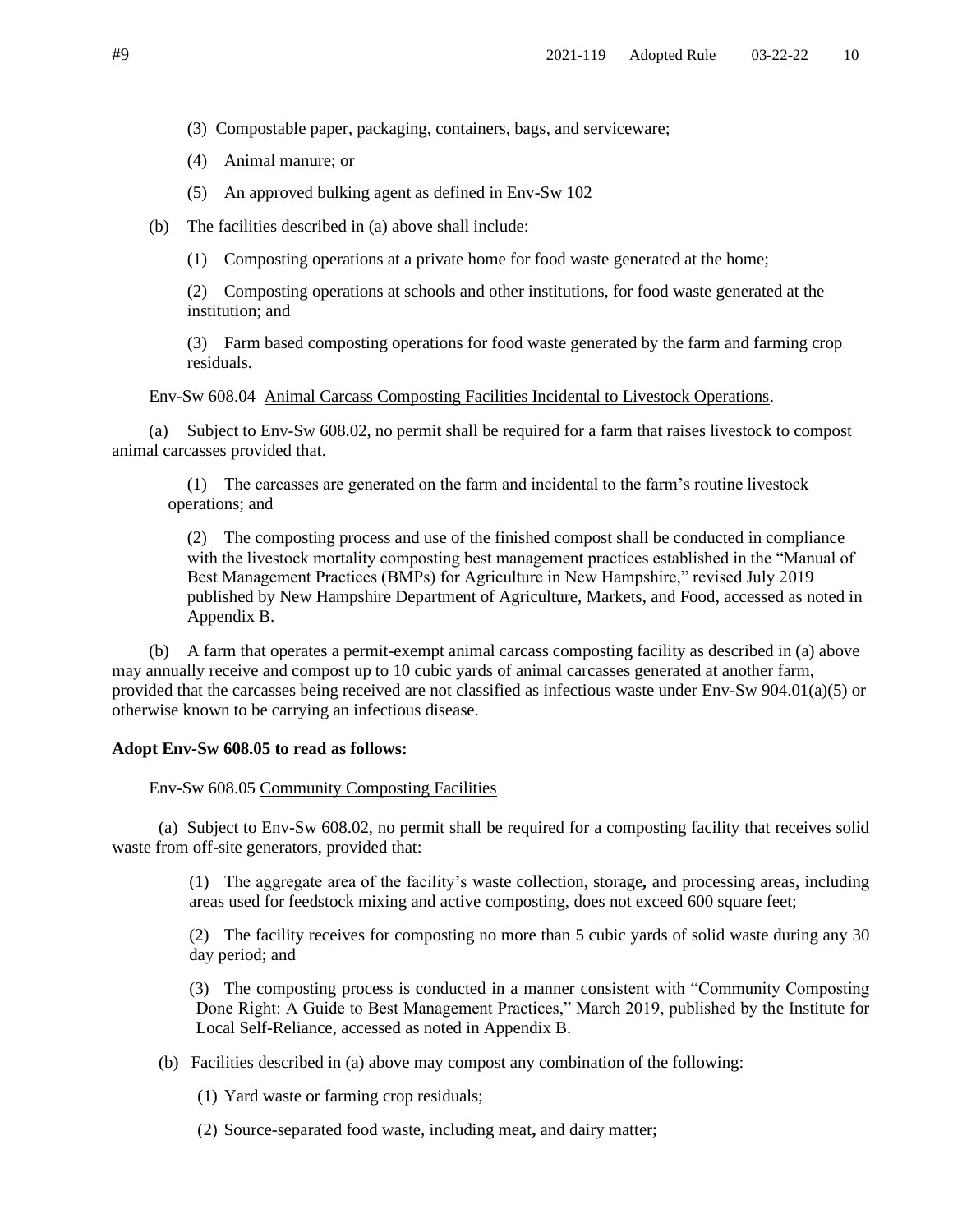- (3) Compostable paper, packaging, containers, bags, and serviceware;
- (4) Animal manure; or
- (5) Approved bulking agents as defined in Env-Sw 102.

### **Readopt with amendment Env-Sw 1503.10, eff. 7-1-14 (Document #10599), cited and to read as follows:**

# PART Env-Sw 1503 WASTE-DERIVED PRODUCTS CERTIFIED BY RULE

Env-Sw 1503.10 Compost.

(a) Except as provided in (b) and (c) below, compost derived from solid waste shall be deemed certified by rule for distribution and use as compost, provided it meets the quality requirements specified in Env-Sw 605.04, and the maturity requirements specified in Env-Sw 605.05.

(b) Compost derived from animal carcasses shall be used in conformance with the livestock mortality composting best management practices provided in the "Manual of Best Management Practices (BMPs) for Agriculture in New Hampshire", revised July 2019, published by New Hampshire Department of Agriculture, Markets, and Food, accessed as noted in Appendix B.

(c) Off-specification compost, as defined by Env-Sw 605.06, shall be managed in accordance with the provisions of that section.

### **Adopt Env-Sw 1503.18 to read as follows:**

Env-Sw 1503.18 Woody Tailings from Compost Screening Activities. Clean woody particles resulting from screening of finished compost shall be certified for distribution and use as:

- (a) A mulch product;
- (b) A bulking agent for composting; and
- (c) An odor filtration media for use with composting systems.

| <b>Rule Sections</b>                   | <b>Statute(s) Being Implemented</b>                                        |  |
|----------------------------------------|----------------------------------------------------------------------------|--|
| $Env-Sw 408.08, Env-Sw 600$            | RSA 149-M:6, III; RSA 149-M:7, II, III, V, VIII, XIV, XV;<br>$RSA$ 149-M:9 |  |
| Env-Sw $1503.10$ and Env-Sw<br>1503.18 | RSA 149-M:7, II, V, and XV; RSA 149-M:9, XIV                               |  |

### **APPENDIX A: STATE STATUTES IMPLEMENTED**

### **APPENDIX B: INCORPORATED REFERENCE**

| <b>Rule (Env-Sw)</b> | <b>Reference (Date/Edition)</b>  | <b>Obtain From (Cost)</b>         |
|----------------------|----------------------------------|-----------------------------------|
| Env-Sw $605.05(a)$   | Test method for                  | United States Composting Council  |
|                      | <b>Examination of Composting</b> |                                   |
|                      | and Compost                      | https://www.compostingcouncil.org |
|                      | (TMECC)(2002)                    | /store/ViewProduct.aspx?id=13656  |
|                      |                                  | <u>204</u>                        |
|                      |                                  |                                   |
|                      |                                  | $(\$450.00)$                      |